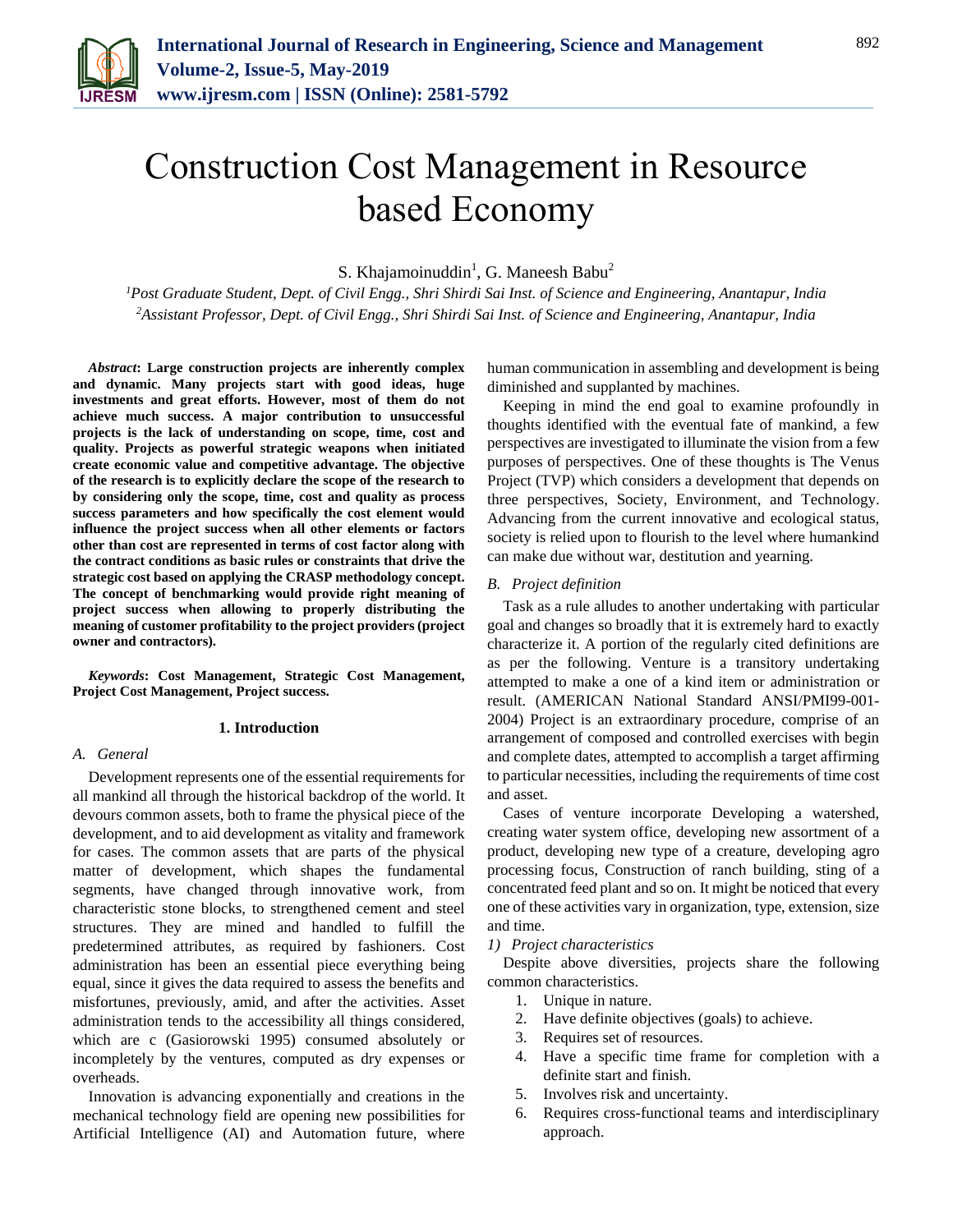

*2) Project performance dimensions*

Three major dimensions that define the project performance are scope, time, and resource. These parameters are interrelated and interactive. The relationship generally represented as an equilateral triangle. The relationship is shown in figure.



Fig. 1. Project performance dimensions

It is obvious that any adjustment in any of measurements would influence the other. For instance, if the extension is broadened, venture would require more opportunity for culmination and the cost would likewise go up. On the off chance that time is lessened the degree and cost would likewise be required to be diminished. Thus any adjustment in cost would be reflected in degree and time. Effective finishing of the undertaking would require achievement of determined objectives inside planned time and spending plan. As of late a forward measurement, partner fulfillment, is added to the undertaking. Be that as it may, the other school of administration contends that this measurement is an innate piece of the extent of the task that characterizes the details to which the undertaking is required to be executed. In this manner the execution of an undertaking is estimated by how much these three parameters (extension, time and cost) are accomplished.

# *C. Assumptions*

For a progressive research such as this one, some assumptions are introduced, based on the Resource Based Economy model.

- Construction is robotized and machines are worked to assemble different machines that are utilized in development exercises.
- Natural assets are a typical legacy everything being equal, paying little respect to the area of these assets, and they are to be transported unreservedly over the planet.
- Data is accessible for logical research and handled by cutting edge PCs for basic leadership.
- The attributes of materials, despite the fact that they contrast from one outline to the next, are expected consistent to encourage the exhibition of the model.
- The vitality utilized amid generation, assembling, transportation and development is dismissed amid this exploration. The vitality incorporates; human work,

power, fuel, and so on.

- The materials utilized for the assembling the machines are neglected amid this examination. The materials incorporate; steel, concrete for production lines and other subordinate machines.
- Data is put away in server farms, which are associated universally and refreshed as new destinations are found and their amounts overviewed.

# *D. Objectives of the study*

The goal of this study is to analyze ways to improve the efficiency of project cost management. To achieve this goal, it was necessary to solve the following objectives:

- To analyze the main components that affect the cost of the project.
- To analyze the main risks of construction and investment projects in a crisis.
- To identify the benefits of using BIM technologies in project cost management.

### **2. Literature review**

Renata Stasiak-Betlejewska, Marek Potkany et al., (2015) Solid appraisals of development expenses and calendars introduced by contemporary development organizations, their specialists and providers at the season of undertaking endorsement are critical for legitimizing a task on monetary ground and for arranging the methods for financing it. The monetary effect of a development cost invade is the conceivable loss of the financial legitimization for the undertaking

Tatyana Simankina, Jasmina Ćetković, NataliaVerstina, Evgeny Evseev et al., (2017) Economy emergency altogether influences fundamentally the undertaking cost administration. The article thinks about the issues of task administration in the field of lodging under states of economy emergency. Venture spending plans are lessened, their common impedance develops and structure of dangers changes. Evidently, particular methodologies are required to be created to improve the costs and certification the task usage inside the affirmed spending plan. There is viewed as residential and remote involvement as far as task cost administration with association of BIM advances.

Simon Ville, Olav Wicken et. al., (2013) Australia and Norway have accomplished present day levels of improvement as asset based economies, accordingly keeping away from the purported asset revile. Their capacity to accomplish this laid vigorously on rehashed enhancement into new asset items and ventures. These procedures depended to a great extent on development, affirming the nearby ties that have existed between asset based businesses and learning creating and spreading parts of society. We build up an asset based expansion show that investigations the connection between "empowering Sectors" and asset businesses and apply it to the authentic experience of the two nations.

Flore bridoux et. al., (2010) This paper broadens the asset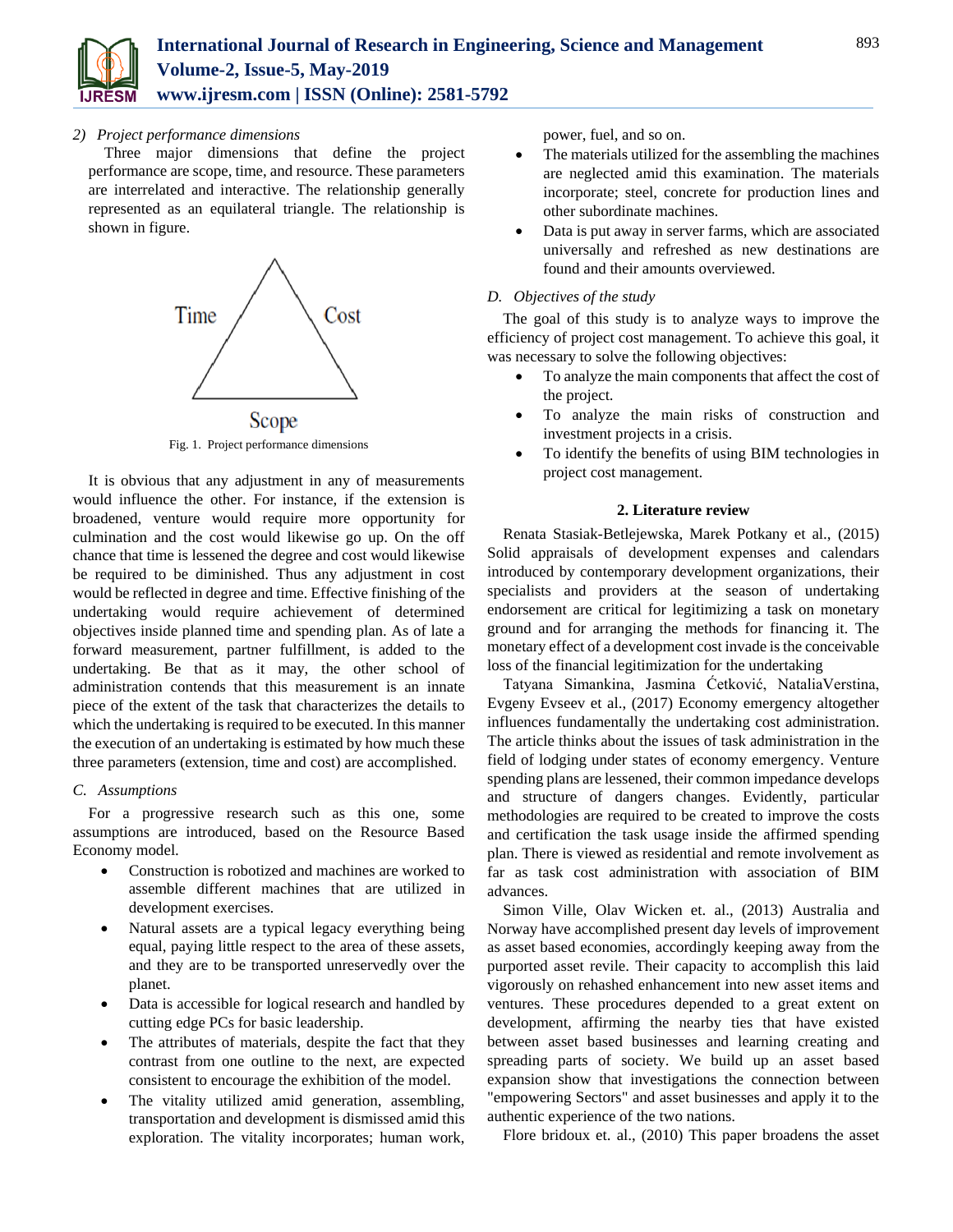

based perspective of the firm to give a review of the associations amongst assets and rivalry. In particular, it builds up a calculated structure clarifying upper hand and execution that consolidate the asset based perspective of the firm and Porter's way to deal with aggressive condition. Based on this structure, it indicates how firms go after assets and may utilize their assets to contend.

### **3. Construction project management in India**

The Indian development industry is known to be wasteful and profoundly impervious to change. Indeed, even with a changing business sector and expanding rivalry, there are no conspicuous indications of similar changes in techniques and approach. Undertaking administration, then again, appears to offer what is required as far as devices and strategies to raise industry principles. Little is known about the degree to which venture administration as a train exists in India. A little poll review is accounted for that was led in mid-2007. Following a pilot think about, the principle review instrument was messaged to in excess of 150 members and associations. This created an example of 51 respondents from four distinctive development industry disciplines i.e. modeler, design, venture work force and building surveyor. The reactions and proposals given by the profits are contemplated and evaluated. These demonstrate that the Indian development industry is developing and a large portion of its experts know about the presence venture administration. Hindrances for the use of task administration learning do exist, with 45% of the respondents demonstrating an abnormal state of impediments.

A specific issue is the absence of consolation from the development associations. A noteworthy contrast was additionally seen between people in general and private areas, with huge numbers of the respondents guaranteeing that undertaking administration are conceivable on a huge scale in the private division however not in the general population part. The explanations behind this distinction are government arrangements, for example, over the top organization, poor execution of undertakings, bargains on quality and norms, individual interests, low straightforwardness and debasement. Likewise, a vast dominant part of respondents concurred that the development business does not have a structure or example; that apparatuses, for example, venture administration can give the structure required; and with the assistance of this structure the business ought to have the capacity to defeat the issues associated with expanded modernization and straight forwardness and be better arranged for future difficulties.

# *A. Development project management in India*

After China, India is the second most crowded nation on the planet, with an aggregate populace of 1,027 billion at the 2001 statistics (Indian Child 2007). It is likewise one of the densest, with 324 individuals for every square hectare (Indian Child 2007). Its economy includes conventional town cultivating, present day horticulture, crafted works, an extensive variety of current ventures, and a huge number of help administrations (Chiang et al 2005). The development business is the second biggest in India and goes about as a vanguard and sets pace for development of every single other area (Ranavive and Gaikward 2006). It utilizes more than 32 million individuals, or 16% of the working populace (Chiang et al 2005), expanding at more than 1 million every year (Majie and Punia 2004), contributes 5.7% of GDP (Chiang et al 2005) and constitutes 40% of interest in India (Ranavive and Gaikward 2006). Scarcely 25% of its laborers had even some sort of simple preparing got from their organizations or their folks (Chiang et al 2005: 15). Indeed, even those laborers required some retraining to have a wellrounded information of the development exchange that they take after. In addition, the level of proficiency was low (Chiang et al 2005: 15). Thus, the development forms have a tendency to be basic and straightforward and take after a conventional approach that has been predominant for a long time.

In the five years before 2004, Indian development was between INR 20,000 and 30,000 million1 yet with an ongoing sudden development to around INR 200,000 (Majie and Punia 2004). With the sudden development in development movement in the nation, the greater part of the real associations has generous ventures to execute. With globalization, expanding rivalry and consciousness of customers, there is a necessity to convey extends effectively and develop the associations (Ahuja 2007).

There has been some exploration in regards to the condition of the Indian development industry however next to no is identified with venture administration as a whole.These incorporate Koehn and Ganapathiraju (1996), who talk about the status of the business, especially as far as the development forms in creating nations, for example, India being work concentrated activities, with the most recent and propelled development innovations just accessible to not very many temporary workers. As far as wellbeing most mischances in the Indian development industry happen because of poor instruction and preparing, and carelessness and obliviousness with respect to the specialist and administration (Koehn et al. 2000).

The discoveries of the study directed by Iyer and Jha (2005), then again, give some sign of the elements influencing the cost execution of Indian development ventures, including the degree of: unfriendly climatic and financial conditions; troublesome task particular characteristics; top administration bolster; checking, input, coordination, strife and information of the undertaking members; and hesitance to settle on convenient choices. Of these, coordination among venture members was observed to be the most huge all things considered, impacting cost execution.

# *B. The survey (Method)*

The poll was steered with two partners from the Indian development industry – a Senior Architect and a Planning and Project Control Manager - to check the pertinence of the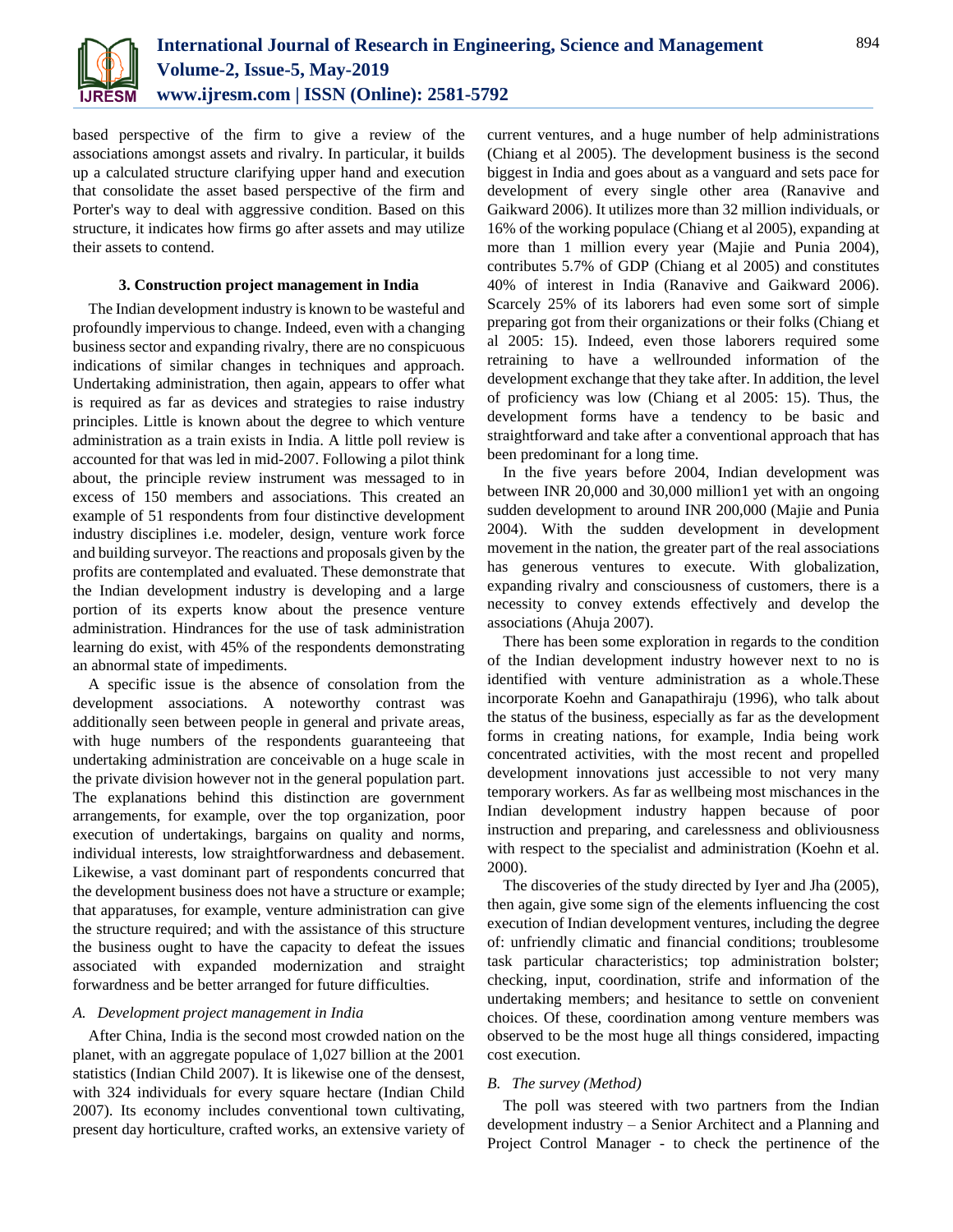

# **International Journal of Research in Engineering, Science and Management Volume-2, Issue-5, May-2019 www.ijresm.com | ISSN (Online): 2581-5792**

inquiries solicited and from any trouble in understanding and noting them. This prompted some minor changes in the poll concerning some uncertainty in inquiries and revamping of inquiries. The last form was sent to an accommodation test of 150 associations and potential members for reaction by means of email. The potential respondents comprised of different undertaking chiefs, designers, specialists, surveyors and advisors as of now dynamic in the business in India and thought about skilled to giving the required criticism.

A sum of 51 (34%) reactions were gotten – a sensible rate for this kind of poll (Cavana et al. 2000:245). The explanations behind non-reaction are thought to be the bustling calendar and absence of time for potential members to finish the poll as opposed to any conceivable wellspring of inclination.

The respondents involve 21 planners, 9 venture directors, 2 surveyors and 19 engineers. All are as of now dynamic in the business, with at least 5 years work involvement, and are all around qualified experts, with at least a lone wolves' degree capability. For the investigation, the reactions were isolated into three helpfully estimated gatherings of: modelers, engineers and other (venture chiefs/surveyors) respondents. With one exemption, respondents were requested to score to the different inquiries on a size of 1 ("low") to 5 ("high").

#### *C. Results*

With the exception of one architect and the two surveyors, all respondents have heard of project management.

The respondents were asked to rate the economic state of the Indian construction industry on a scale of 1 ("slump") to 5 ("booming"). Fig. 2, shows the average responses of the three professional groups, indicating a near consensus that the industry is very buoyant. Also shown in Fig. 2 is the averaged annual turnover of the respondents' organisations, measured on a scale of 1 (up to USD 11k) to 5 (over USD 11,000k), where 1  $USD = 38$  Rs, and indicating the respondents' organisations to be typically quite large.



Fig. 2. Status of industry and annual turnover

Respondents were also asked to rate the importance of the various phases for the successful completion of projects. As it can be seen from Fig. 3, (overall average for concept phase 4.05, develop phase 4.2, construction phase 3.8 and termination phase 3.8), all are quite important and with little differences between the various professions involved.



phases of a project

Fig. 4. provides the averaged responses for different project success criteria. These include profit, efficiency, cost, time, quality, safety, satisfaction of users and clients, satisfaction of team members, and structure or pattern while executing projects. As it can be seen (overall averages for engineers 3.9, architects 3.8 and others 3.8 against all the success criteria), there is uniformity and understanding of the importance of the different success criteria.



Fig. 4. Success criteria and different professions

Fig. 5, provides the averaged responses concerning the need for a pattern or structure in the industry and the extent to which it is thought that project management can provide that structure. Here the pattern referred to is an organised and planned model or structure to execute the various and interlinked phases of a project. As Fig. 5, shows, all the professions agree that the industry does not have the structure required for executing projects but, with some variation in opinion, this can be provided by project management.



Fig. 6, gives the outcomes concerning the impediments that obstruct putting venture administration standards into training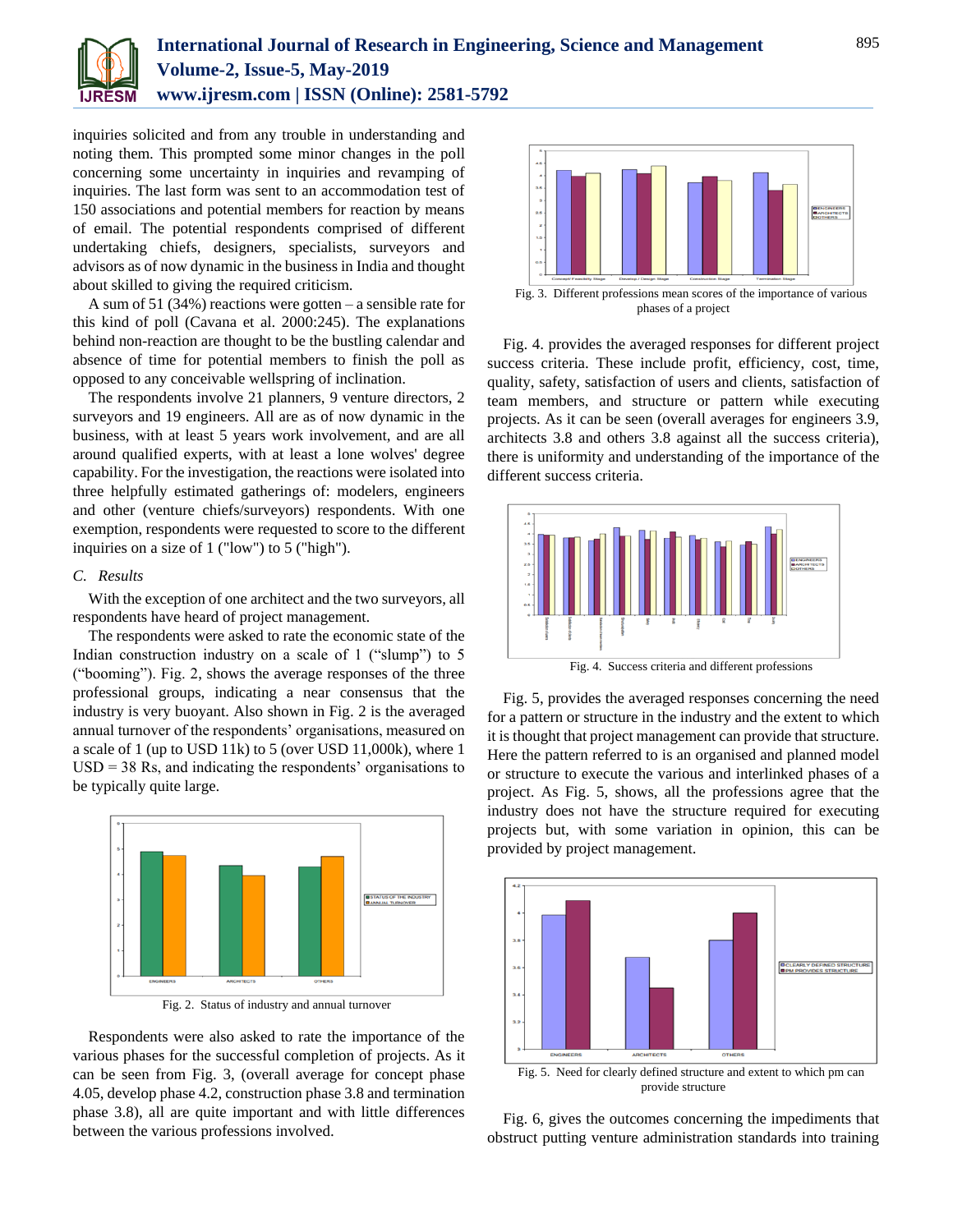

and the consolation or bolster that is should have been given by the associations. Respondents were additionally gotten some information about the degree to which the execution of PM is/will be valued by customers, end-clients and partners level of increase by customers, partners and clients of undertaking administration by and by and general acknowledgment of venture administration by industry by and large. The outcomes show an abnormal state of increase by customers, partners and clients (by and large normal estimation of 3.9) however some decent variety regarding acknowledgment of undertaking administration (3.75) by the Indian development industry by and large. What's more, respondents were solicited to rate the sum from exertion as of now being consumed in the business to enhance its present picture and readiness for future difficulties. The outcomes are promising, with a general normal estimation of 3.8.



Fig. 6. Obstacles to PM and encouragement required from organizations

In terms of importance given to various project aspects while executing projects, including time, cost, risk, quality, communication, human resources, project procurement and project scope, Fig. 7. (overall averages for engineers 4.1, architects 3.85 and others 3.9 against all the project aspects) indicate a uniformity and understanding of their importance.



Fig. 7. Various project aspects and different professions

At long last, Fig. 8, gives the outcomes concerning the numerous difficulties confronting the business including developing rivalry, expanding profitability and proficiency, giving structure and example to the business, giving straightforwardness and a superior picture to the business, modernization and fulfilling developing requests. On a size of 1 to 7, these propose (with by and large normal estimations of 4.54 for engineers, 4.69 for modelers and 5.21 for others) that there is an acknowledgment in the business about these issues

and consequently an inspiration to change the manner in which the different procedures inside the business are seen.



Fig. 8. Reasons to change and different professions

### **4. Methodology**

According to Project management Book of Knowledge issued by Project Management Institute (PMI) there are four processes in project cost management knowledge area.

- *Plan cost management:* "The process that establishes the policies, procedures, and documentation for planning, managing, expending, and controlling project costs."
- *Estimate costs:* "The process of developing an approximation of the monetary resources needed to complete project activities."
- *Determine budget: "*The process of aggregating the estimated costs of individual activities or work packages to establish an authorized cost baseline."
- *Control costs:* "The process of monitoring the status of the project to update the project costs and managing changes to the cost baseline."

# *A. Introduction*

Street asphalt is a critical piece of transport framework, which by and large exhibits the personal satisfaction. It is finished by an arrangement of techniques and is controlled by details, which varies from one issuing expert to the next. In this examination, the rate of use of the regular assets is researched, as per the fundamental territories of street development; new development, and streets recovery.

The black-top blend (or black-top solid) comprises of evaluated totals, tie together with bitumen, in the matter of strong surface. Roadways and runways are cases of utilities that require high caliber. The outline takes after particular systems to decide the sorts, proportions, and attributes of the information materials, keeping in mind the end goal to guarantee the required advantage.

Street development utilizes the sufficient kinds of materials that can be utilized as a model, as they are partitioned into normal assets that are handled in various ways. Sand is utilized as an immediate contribution to the street materials, while pounded stones must be pulverized into various sizes. Then again, bitumen is a concentrate from raw petroleum, which is utilized for a few different materials generation, for example,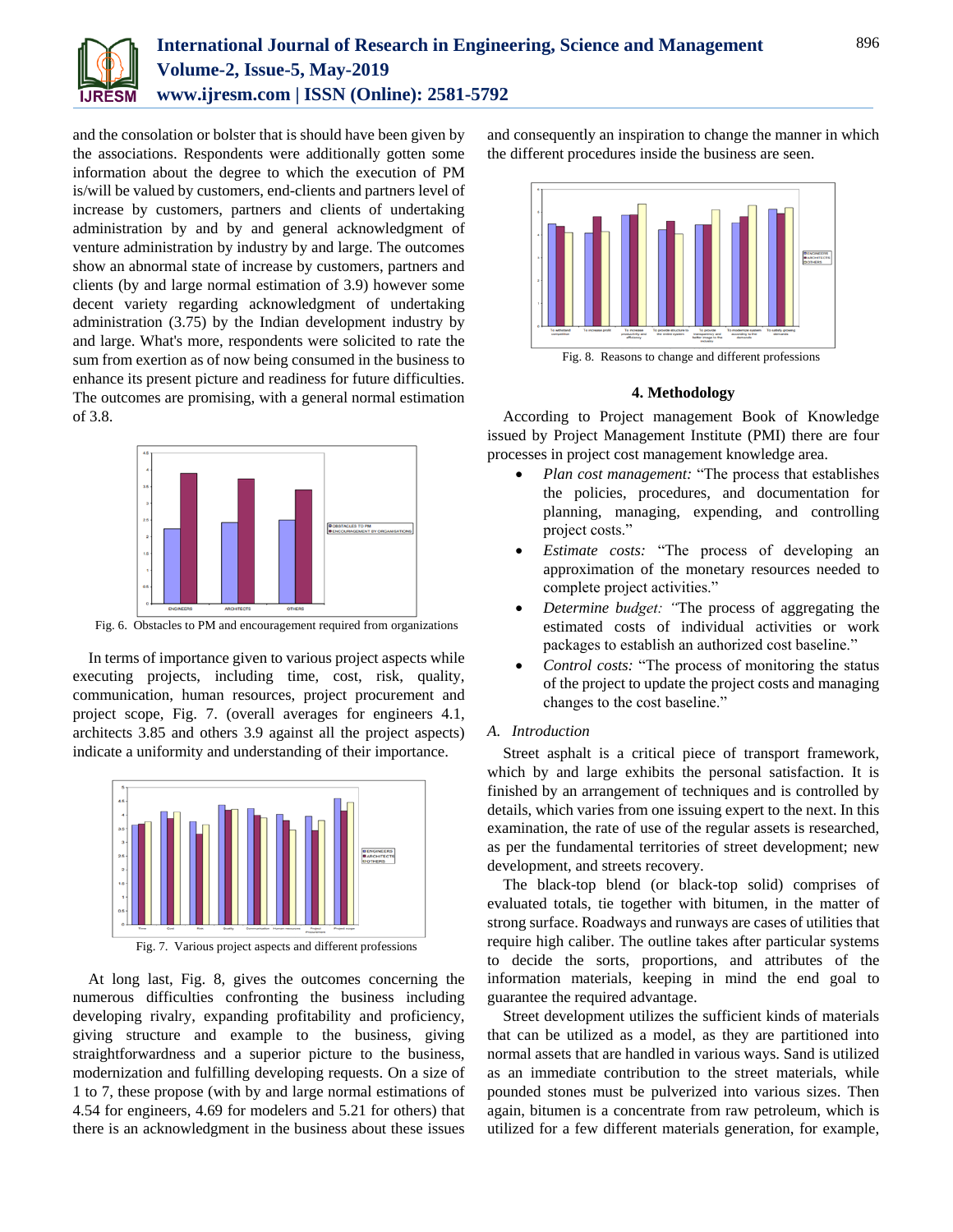

gas, the base required measure of bitumen for black-top will be assessed, with the familiarity with the overabundance, and its destiny.

The contextual investigation strategy is most reasonable for this exploration, because of its reasonableness in inspecting procedures and models. Ventures are the essential focal point of task administration, and development is for the most part performed on venture hierarchical level. Notwithstanding that, the contextual analysis will encourage the reiteration of the structure among other development and recovery extends, including and changing the contributions as indicated by the materials utilized and their regular assets.

The final result of the system is a cost administration show that records for the characteristic assets that structures the volume of the development as the primary dry cost. Vitality isn't presented as dry cost, yet as a free asset, since innovation is getting towards free vitality. Additionally, with the computerization of development being under innovative work, it is relied upon to include least human communication inside development forms. For straightforwardness, the layers and the plan blend are introduced on a general scale, and the amounts of materials and normal assets are evaluated generally.

#### *B. Cost management model*

The model is separated into four procedures, same as in PMBoK, arranging, estimation, planning, and control. The cost administration plan has the systems and procedures that will be taken after to oversee development costs.

The level of exactness in such a model relies upon the affectability of the sensors introduced for estimations. For instance, the heaviness of totals that are partitioned into three unique sizes shows the blend weight, and therefore the entire black-top blend can be estimated or computed all the more precisely.

The revealing arrangement is the database stage utilizing huge information innovation to store, dissect and recover live information. The account is finished with the exactness said above. The work breakdown structure (WBS) focuses where the expenses will be estimated is set up as per the accessible sensors innovation to the date. The best is to quantify every one of the WBS, for example, the correct amounts of bitumen, sand, water, and so forth utilized amid the development procedure.

The units of measure are metric. Basic units are meter, square meter, cubic meter, liter, ton, and so forth. The level of accuracy will be four decimals for recording and preparing, and two decimals for detailing. Utilizing the Building Information Modeling (BIM), amounts are overviewed and coded to coordinate and explore the accompanying assignments done by machines. The Management Information System (MIS) points of interest the procedures and their mapping, experiencing the examination of the plan, and assessing the required characteristic assets, to the execution and recording of the used amounts.

Following is put away on a cloud database, prepared to add to it information from every single other wellspring of data. At that point the control procedure can precisely be performed, utilizing the Reserve Analysis strategy for instance.

The database is worldwide and situated on the web. From this model, the measure of common assets devoured by street development activities can be ascertained, and followed back their starting points.



The database has the following lists:

- 1. Natural resources list
- 2. Origins of natural resources
- 3. Products decomposition
- 4. Bill of Quantities
- 5. Machines list

# **5. Findings**

### *A. Future of the current road construction method*

#### *1) Different materials*

There are several products in use that has been made to decrease the use of precious natural resources, and there are others under trial and in laboratories. The technology of construction materials employs thousands of experts, and companies around the world are racing to provide effective solutions for their clients.

Some examples include a Netherlands Company Introducing Plastic Roads That Are More Durable, Climate Friendly than Asphalt. Other companies are introducing a composite material to increase the sand characteristics for road constructions.

# *2) Investment Planning*

Figure demonstrates the difference between the amounts of barrels as natural resources using the current road technology, against the future technology which suggests the usage of fewer resources.



Fig. 10. Current Technology vs. Required Technology